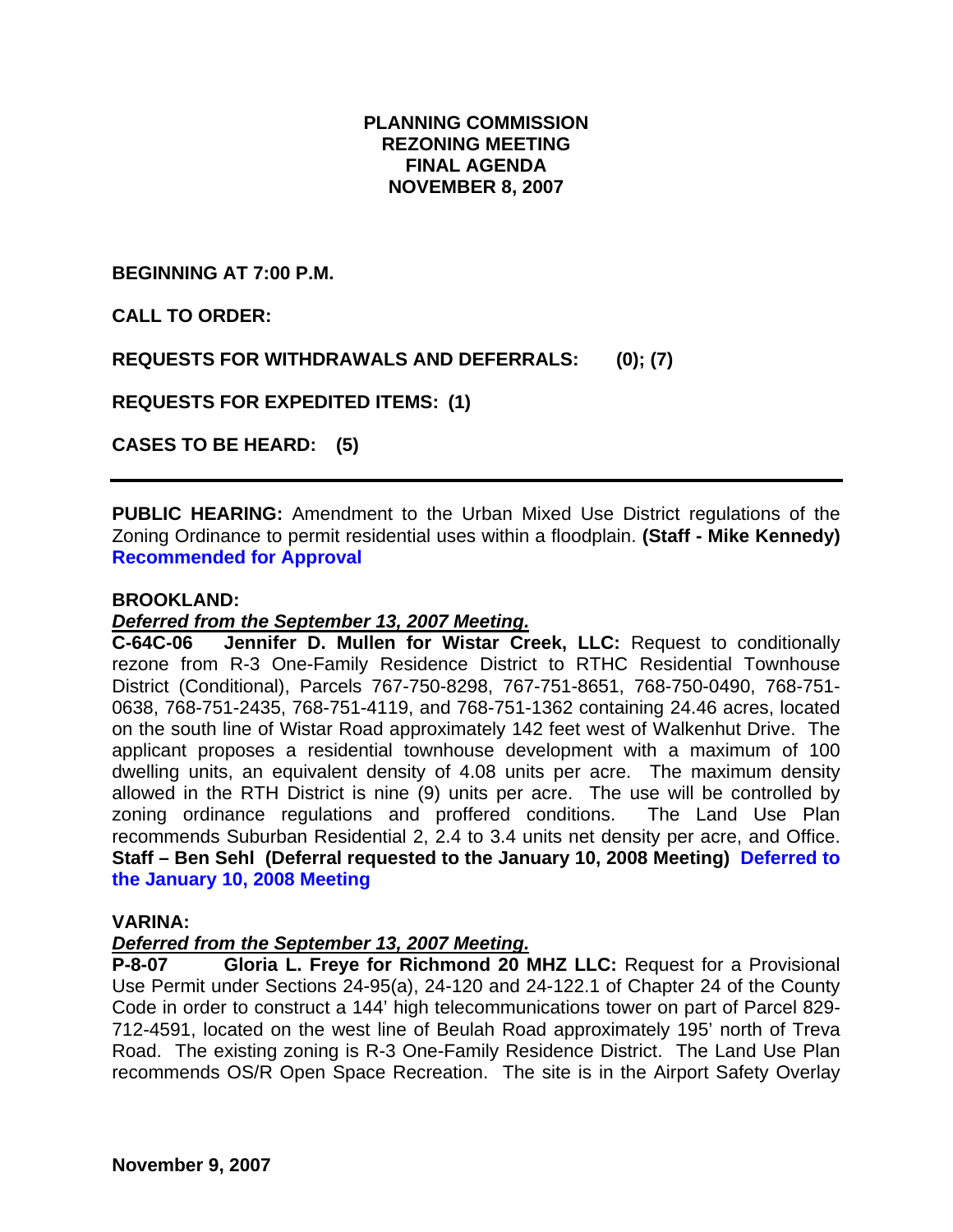District. **Staff – Livingston Lewis (Deferral requested to the December 6, 2007 Meeting) Deferred to the December 6, 2007 Meeting**

### **FAIRFIELD:**

### *Deferred from the September 13, 2007 Meeting.*

**C-29C-07 Caroline L. Nadal for Creighton & Laburnum LLC:** Request to conditionally rezone from A-1 Agricultural District, B-2C Business District (Conditional) and M-1C Light Industrial District (Conditional) to B-2C Business District (Conditional) and M-1C Light Industrial District (Conditional), Parcels 807-730-9116, 808-730-2377, 808-730-6309, 808-730-4825, 808-730-3946, 808-730-3162, and 808-730-6227, containing approximately 27.04 acres (B-2C 7.37 ac; M-1C 19.67 ac), located at the northwest intersection of N. Laburnum Avenue and Creighton Road. The applicant proposes retail and office/service uses. The uses will be controlled by zoning ordinance regulations and proffered conditions. The Land Use Plan recommends Office/Service, Suburban Residential 1, 1.0 to 2.4 units net density per acre, and Environmental Protection Area. The site is in the Airport Safety Overlay District. **Staff – Rosemary Deemer Recommended for Approval**

**C-55C-07 Lakeside Town Center, LLC:** Request to conditionally rezone from B-2C Business District (Conditional) to B-3C Business District (Conditional), Parcel 780-749- 9410, containing 2.732 acres, located on the west line of Lakeside Avenue at Timberlake Avenue. The applicant proposes to operate an outdoor farmers' market subject to the approval of a Provisional Use Permit (P-18-07). The use will be controlled by zoning ordinance regulations and proffered conditions. The Land Use Plan recommends Commercial Concentration. The site is in the Enterprise Zone. **Staff – Rosemary Deemer Recommended for Approval**

**P-18-07 Lakeside Town Center, LLC:** Request for a Provisional Use Permit under Sections 24-62.2(g), 24-120, and 24-122.1 of Chapter 24 of the County Code to operate a farmers' market permitted under the category of an outdoor commercial flea market within a 4,500 square foot area, on Parcel 780-749-9410, located on the west line of Lakeside Avenue at Timberlake Avenue. The existing zoning is B-2C Business District (Conditional). The property is subject to rezoning request C-55C-07. The Land Use Plan recommends Commercial Concentration. The site is in the Enterprise Zone. **Staff – Rosemary Deemer Recommended for Approval**

**C-58C-07 Andrew M. Condlin for Emerald Land Development, LLC:** Request to conditionally rezone from A-1 Agricultural District and C-1 Conservation District to R-3C One-Family Residence District (Conditional), Parcel 815-721-3551, containing 60.51 acres, located between the south line of Oakleys Lane and the north line of the Southern Railway east of the Hechler Village subdivision. The applicant proposes a single-family subdivision with a maximum of one hundred forty (140) lots, an equivalent density of 2.31 units per acre. The R-3 District allows a minimum lot size of 11,000 square feet and a maximum gross density of 3.96 units per acre. The use will be controlled by zoning ordinance regulations and proffered conditions. The Land Use Plan recommends Suburban Residential 2, 2.4 to 3.4 units net density per acre, and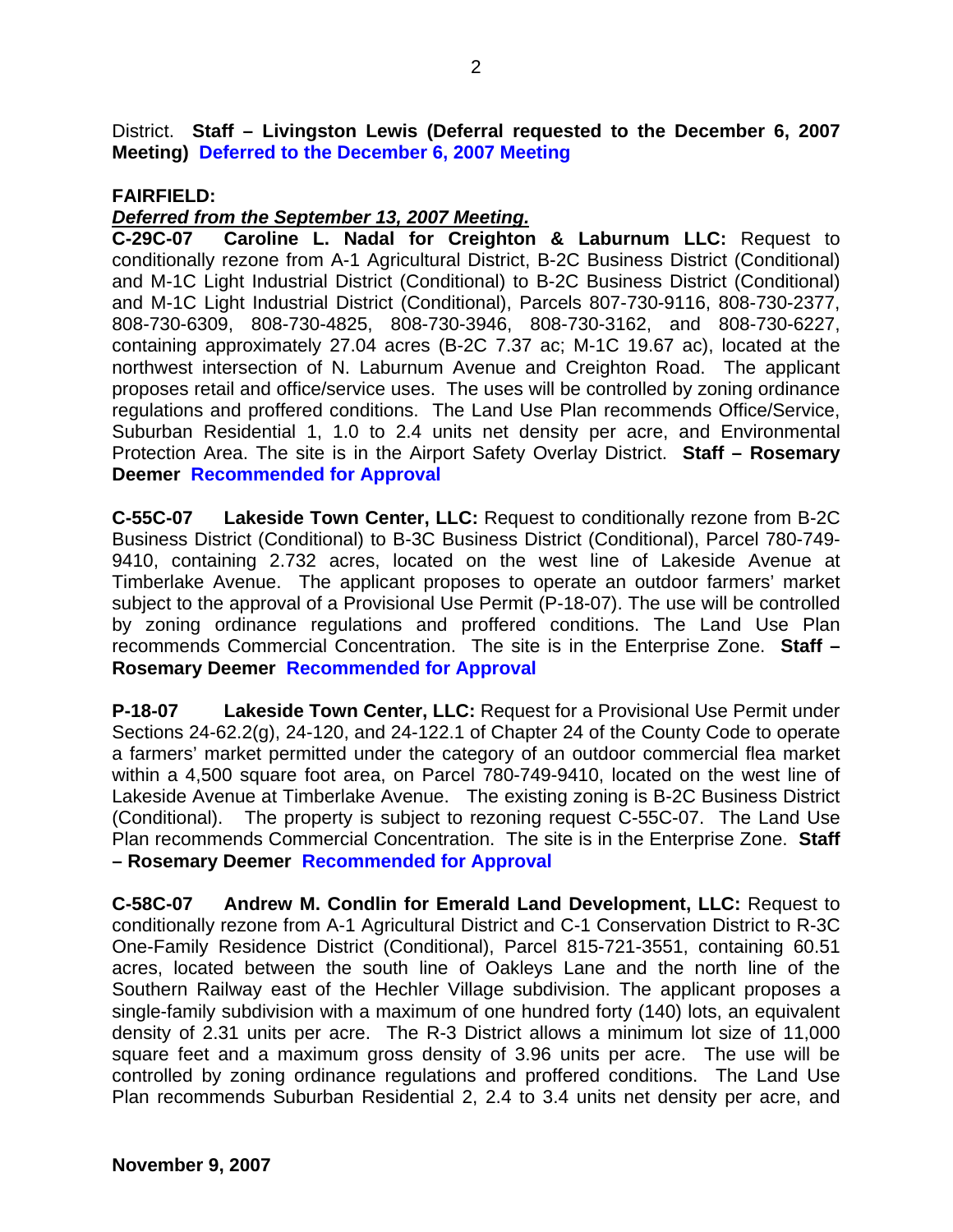Environmental Protection Area. The site is in the Airport Safety Overlay District. **Staff – Nathalie Croft Recommended for Approval**

**C-59C-07 Norman C. & Gloria J. McCowin:** Request to conditionally rezone from A-1 Agricultural District to R-2AC, One-Family Residence District (Conditional), Parcel 790-746-1573, containing approximately 1.56 acres, located at the southeast intersection of North Road and Edgefield Street. The applicant proposes an additional single-family residential lot. The R-2A District allows a minimum lot size of 13,500 square feet and a maximum gross density of 3.23 units per acre. The use will be controlled by zoning ordinance regulations and proffered conditions. The Land Use Plan recommends Urban Residential, 3.4 to 6.8 units net density per acre. The site is in the Airport Safety Overlay District. **Staff – Seth Humphreys (Expedited agenda requested) Recommended for Approval**

**C-60C-07 Allen Twedt for Kalyan III Inc.:** Request to conditionally rezone from O-3C Office District (Conditional) to B-2C Business District (Conditional), Parcels 786-770- 7883 and 786-770-9586, containing 3.575 acres**,** located between the east line of Telegraph Road and the west line of I-95 approximately 1,170 feet north of JEB Stuart Parkway. The applicant proposes increased signage for a hotel use. The use will be controlled by zoning ordinance regulations and proffered conditions. The Land Use Plan recommends Office. **Staff – Ben Sehl Deferred to the November 14, 2007 Meeting**

# **THREE CHOPT:**

# *Deferred from the March 15, 2007 Meeting.*

**C-8C-05 G. Edmond Massie, IV for Fidelity Properties, Ltd.:** Request to conditionally rezone from A-1 Agricultural District to RTHC Residential Townhouse District (Conditional), Parcel 746-764-5580, containing approximately 4.54 acres, located on the west line of Sadler Road approximately 290 feet south of Wonder Lane. The applicant proposes a townhouse development not to exceed six (6) units per acre. The maximum density allowed in the RTH District is nine (9) units per acre. The use will be controlled by proffered conditions and zoning ordinance regulations. The Land Use Plan recommends Suburban Residential 1, 1.0 to 2.4 units net density per acre. **Staff – Rosemary Deemer (Deferral requested to the May 15, 2008 Meeting) Deferred to the May 15, 2008 Meeting**

# *Deferred from the March 15, 2007 Meeting.*

**C-19C-06 G. Edmond Massie, IV for Fidelity Properties, Ltd.:** Request to conditionally rezone from A-1 Agricultural District to RTHC Residential Townhouse District (Conditional), Parcels 746-763-2482, 746-763-2896, 746-763-1769, 746-764- 3818, and 746-763-7257 containing 12.54 acres, located between the east line of Glasgow Road and the west line of Sadler Road, approximately 600 feet north of Ireland Lane. The applicant proposes a residential townhouse development not to exceed six (6) dwelling units per acre. The maximum density allowed in the RTH District is nine (9) units per acre. The proposed use will be controlled by zoning ordinance regulations and proffered conditions. The Land Use Plan recommends Suburban Residential 1, 1.0 to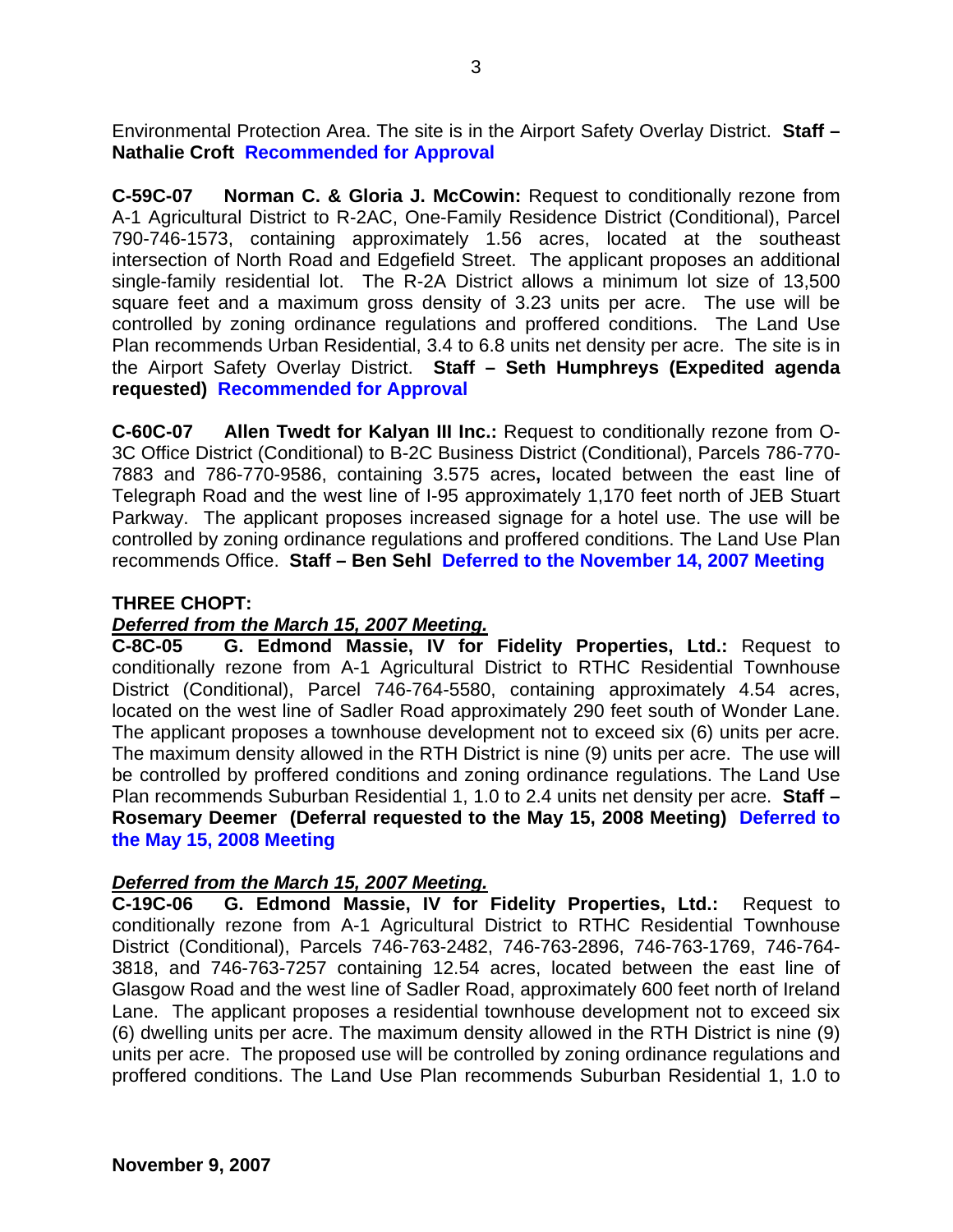2.4 units net density per acre. **Staff – Rosemary Deemer (Deferral requested to the May 15, 2008 Meeting) Deferred to the May 15, 2008 Meeting**

### *Deferred from the September 13, 2007 Meeting.*

**C-40C-07 Courtenay Fisher for Boushra and Edna Hanna and Donald and Shearin Whitehorn:** Request to conditionally rezone from A-1 Agricultural District to R-2AC One-Family Residence District (Conditional), part of Parcels 742-773-4344 and 742-773-5604, containing 7.127 acres, located on the northeast line of Hames Lane approximately 1,550 feet north of its intersection with Shady Grove Road. The applicants propose a single family residential development not to exceed a density of 2.0 units per acre. The R-2A District allows a minimum lot size of 13,500 square feet and a maximum gross density of 3.23 units per acre. The use will be controlled by zoning ordinance regulations and proffered conditions. The Land Use Plan recommends Rural Residential, not exceeding 1.0 unit per acre, and Environmental Protection Area. **Staff – Ben Sehl (Deferral requested to the December 6, 2007 Meeting) Deferred to the December 6, 2007 Meeting**

#### *Deferred from the September 13, 2007 Meeting.*

**C-43C-07 Gibson Wright for John W. Gibbs, Jr.:** Request to conditionally rezone from R-2AC One-Family Residence District (Conditional) to R-3C One-Family Residence District (Conditional), Part of Parcel 739-774-4564, containing approximately 6.77 acres, located on the southeast line of Nuckols Road at its intersection with Lower Wyndham Court. The applicant proposes a single-family residential subdivision to construct 13 homes as part of the Grey Oaks development which has a proffered aggregate maximum density of 1.8 units per acre. The R-3 District allows a minimum lot size of 11,000 square feet and a maximum gross density of 3.96 units per acre. The use will be controlled by zoning ordinance regulations and proffered conditions. The Land Use Plan recommends Suburban Residential 1, 1.0 to 2.4 units net density per acre, and Environmental Protection Area. **Staff – Livingston Lewis (Deferral requested to the January 10, 2008 Meeting) Deferred to the January 10, 2008 Meeting**

**C-61C-07 James Theobald for Centex Homes:** Request to conditionally rezone from A-1 Agricultural District to RTHC Residential Townhouse District (Conditional) and B-2C Business District (Conditional), Parcels 738-767-5405, 738-766-9367, 739-766- 3768 and 739-766-2504, containing approximately 32.99 acres (RTHC – 23.30 ac. and B-2C 9.69 ac.), located on the west line of Pouncey Tract Road between Kain Road and Bacova Drive. The applicant proposes condominiums, retail and office uses. The maximum density allowed in the RTH District is nine (9) units per acre. The uses will be controlled by zoning ordinance regulations and proffered conditions. The Land Use Plan recommends Suburban Residential 1, 1.0 to 2.4 units net density per acre. The majority of the site is in the West Broad Street Overlay District. **Staff – Ben Sehl (Deferral requested to the January 10, 2008 Meeting) Deferred to the January 10, 2008 Meeting**